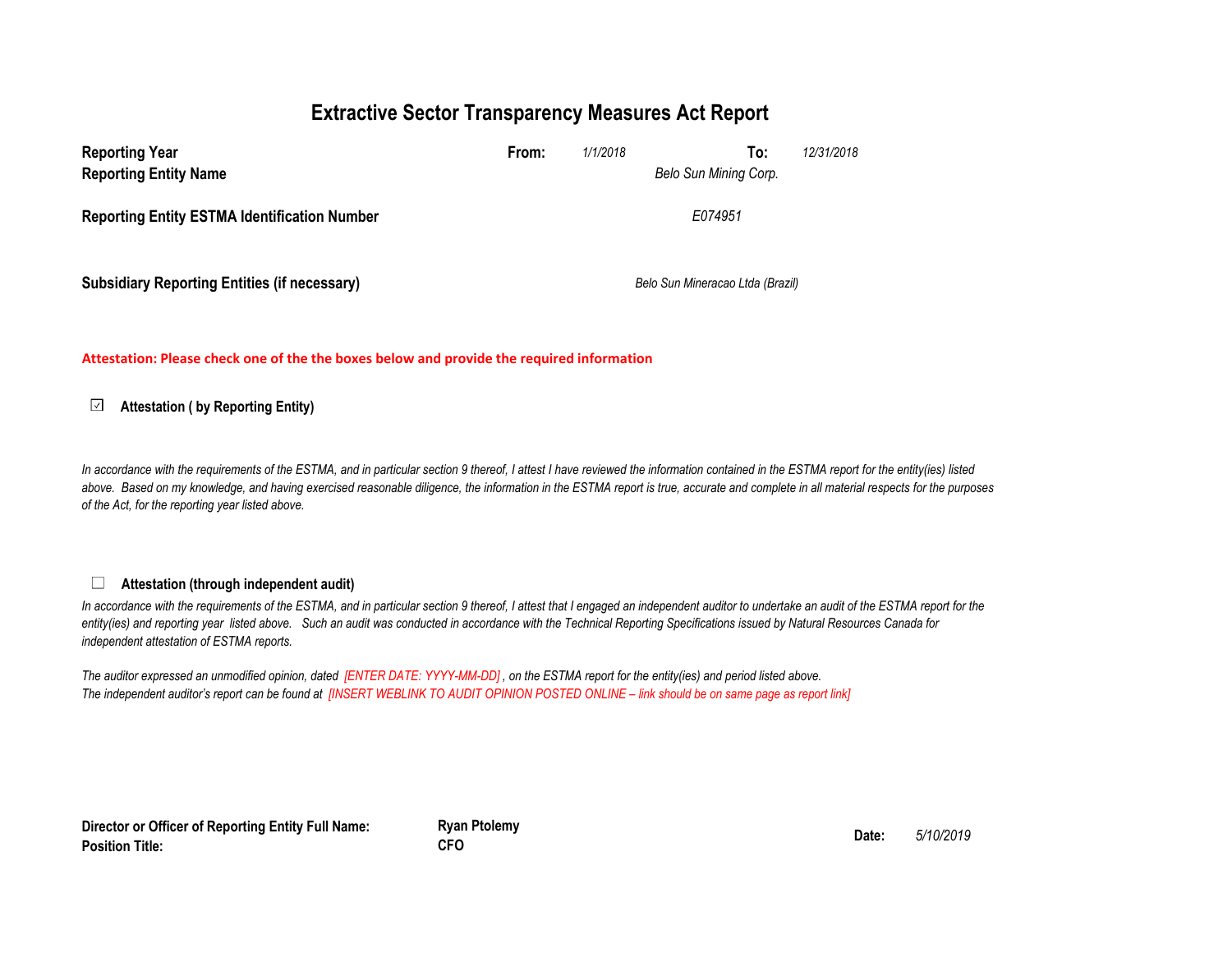# **Extractive Sector Transparency Measures Act - Annual Report**

| <b>Reporting Year</b><br><b>Reporting Entity Name</b>         | From: | 1-Jan-18 | To:<br>Belo Sun Mining Corp. | 31-Dec-18 |
|---------------------------------------------------------------|-------|----------|------------------------------|-----------|
| <b>Reporting Entity ESTMA Identification</b><br><b>Number</b> |       |          | E074951                      |           |
|                                                               |       |          |                              |           |

### **Subsidiary Reporting Entities (if necessary)**<br>**necessary**)

*Belo Sun Mineracao Ltda (Brazil)*

| <b>Payments by Payee</b> |                                                                        |              |           |       |                                            |  |                  |                                     |                            |                                                                                                   |
|--------------------------|------------------------------------------------------------------------|--------------|-----------|-------|--------------------------------------------|--|------------------|-------------------------------------|----------------------------|---------------------------------------------------------------------------------------------------|
| <b>Country</b>           | Payee Name                                                             | <b>Taxes</b> | Royalties | Fees  | <b>Production Entitlements   Bonuses  </b> |  | <b>Dividends</b> | Infrastructure Improvement Payments | Total Amount paid to Payee | <b>Notes</b>                                                                                      |
|                          |                                                                        |              |           |       |                                            |  |                  |                                     |                            |                                                                                                   |
| Brazil                   | Federal Revenue Service of<br>Brazil                                   | 260,624      |           |       |                                            |  |                  |                                     | 260,624                    | origiinal currency was Brazilian Real, converted at<br>2018's year end rate (1 CAD = R\$2.84)     |
| Brazil                   | Secretaria de Meio Ambiente<br>do Estado do Pará (state<br>government) |              |           | 3,370 |                                            |  |                  |                                     | 3,370                      | origiinal currency was Brazilian Real, converted at<br>2018's year end rate (1 CAD = R\$2.84)     |
| Brazil                   | Municipal government -<br>Altamira, Brazil                             | 506          |           |       |                                            |  |                  |                                     |                            | 506 origiinal currency was Brazilian Real, converted at<br>2018's year end rate (1 CAD = R\$2.84) |
| Brazil                   | Municipal government -<br>Senador, Brazil                              | 3,311        |           |       |                                            |  |                  |                                     | 3,311                      | origiinal currency was Brazilian Real, converted at<br>2018's year end rate (1 CAD = R\$2.84)     |
| Brazil                   | Municipal government - Anapu,<br>Brazil                                | 31,992       |           |       |                                            |  |                  |                                     | 31,992                     | origiinal currency was Brazilian Real, converted at<br>2018's year end rate (1 CAD = R\$2.84)     |
| Brazil                   | Agencia Nacional de<br>Mineracao (ANM)                                 | 40,909       |           |       |                                            |  |                  |                                     | 40,909                     | origiinal currency was Brazilian Real, converted at<br>2018's year end rate (1 CAD = R\$2.84)     |
|                          |                                                                        |              |           |       |                                            |  |                  |                                     |                            |                                                                                                   |
|                          |                                                                        |              |           |       |                                            |  |                  |                                     |                            |                                                                                                   |
|                          |                                                                        |              |           |       |                                            |  |                  |                                     |                            |                                                                                                   |
|                          |                                                                        |              |           |       |                                            |  |                  |                                     |                            |                                                                                                   |
|                          |                                                                        |              |           |       |                                            |  |                  |                                     |                            |                                                                                                   |
|                          |                                                                        |              |           |       |                                            |  |                  |                                     |                            |                                                                                                   |
|                          |                                                                        |              |           |       |                                            |  |                  |                                     |                            |                                                                                                   |
|                          |                                                                        |              |           |       |                                            |  |                  |                                     |                            |                                                                                                   |
|                          |                                                                        |              |           |       |                                            |  |                  |                                     |                            |                                                                                                   |
|                          |                                                                        |              |           |       |                                            |  |                  |                                     |                            |                                                                                                   |